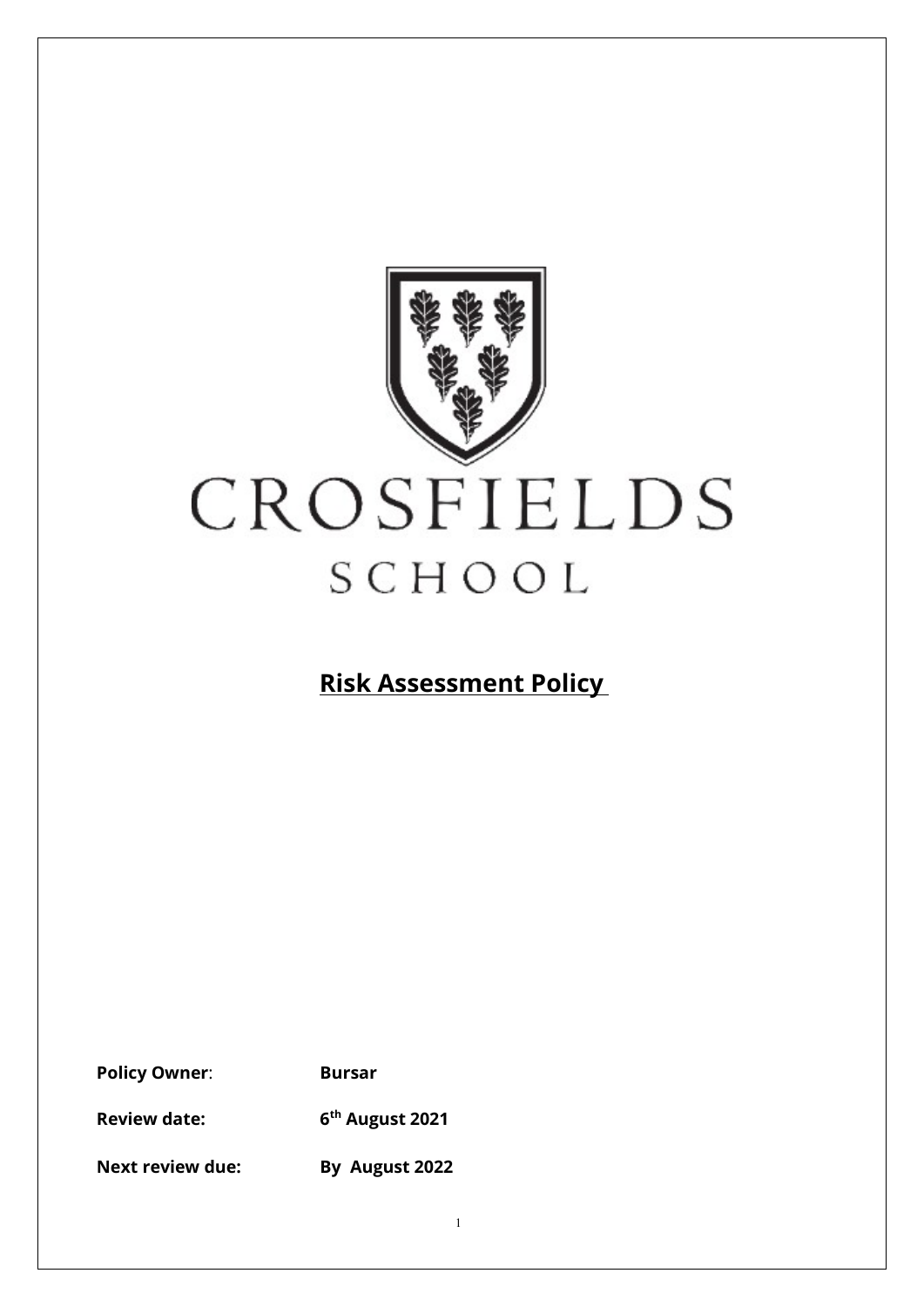This policy applies to the whole school, including the EYFS.

# **INTRODUCTION**

To effectively manage health and safety and in accordance with the Management of Health and Safety at Work Regulations 1999, Crosfields School maintains a set of risk assessments for activities and locations that may have the potential to cause harm, these may be at school or off site. The school aims to assess all reasonably foreseeable risks, and others which are identified by specific health and safety regulations. Each risk assessment takes into account risks that could be posed by everyone within and visiting the school environment, and in particular pupils and staff.

The Governing Body is fully committed to promoting the safety and welfare of everyone in theschool community so that effective education can take place. The highest priority lies in ensuring that all the operations within the school environment, both educational and support,are delivered in a safe manner that comply fully, not just with the law; but with best practice. The policy at Crosfields School is not to carry out any unacceptably high risk activity. However, risks are inherent in everyday life, and even in a low risk environment there is a need to identifyand manage risks with a view to preventing accidents from occurring. The school endeavours to educate its pupils in how to cope safely with risk, and to provide staff with appropriate training to enable them to manage risk.

# **LEGISLATION AND GUIDANCE**

This policy has due regard to statutory legislation and guidance including, but not limited to, the following:

- Health and Safety at Work etc. Act 1974
- Management of Health and Safety at Work Regulations 1999
- Counter-Terrorism and Security Act 2015
- Education Act 2002
- The Reporting of Injuries, Diseases and Dangerous Occurrences Regulations 2013 (RIDDOR)
- DfE (2018) 'Health and safety: responsibilities and duties for schools'
- DfE (2021) 'Keeping children safe in education'

# **GENERAL RISK ASSESSMENTS**

# **What is a risk assessment?**

A risk assessment is a tool for conducting a formal examination of what could cause harm topeople, and ensuring enough precautions are in place to prevent such harm. It should be completed with due reference to the environment in which the activity is to take place and thepeople involved. A template for risk assessments can be found T:\Health &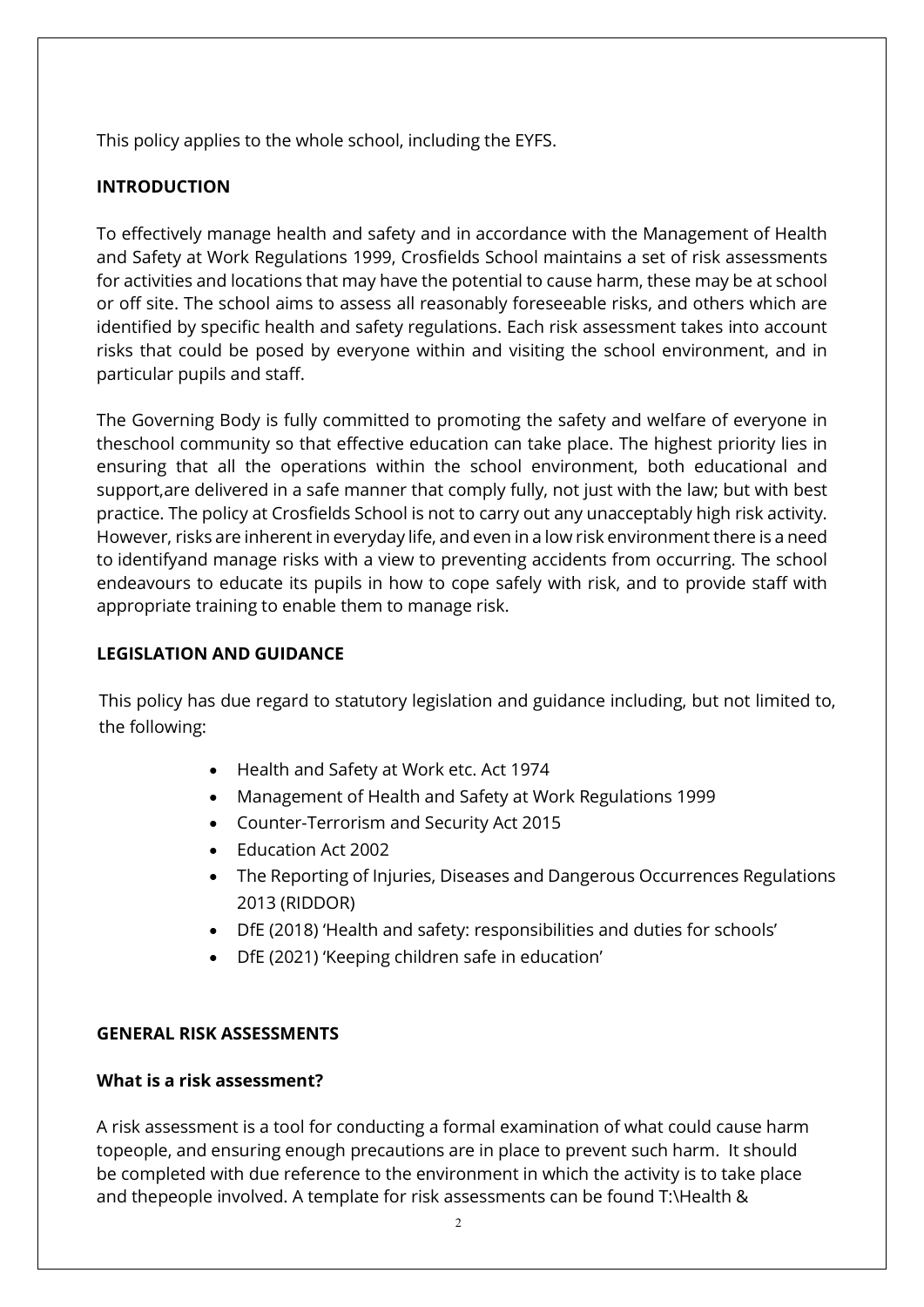Safety\Risk Assessments.

## **How to complete a Risk Assessment?**

While using a template as a starting point is useful, risk assessment needs to be a deliberate action not a tick box exercise. Risk assessments do not have to be written down but it is worthwhile being able to evidence that it has been done. The following steps are to be taken:

- Identify possible hazards and risks.
- Identify who may be at risk eg members of staff (especially inexperienced staff), pupils (especially SEND needs or those with particular pastoral needs), lone workers, pregnant women, visitors and contractors.
- Consider what needs to be done to minimise hazards and risks or if any hazards or risks are too great, what modifications need to be undertaken to the planned activity.
- Define the risk control measures, i.e. the measures and procedures that are put inplace in order to minimise the consequences of the risk.
- Identify people to be responsible for their actions.
- Set a time frame for completion.
- Implement the actions arising from the risk assessment.
- Monitor completion of the actions prior to the activity taking place.
- Review the risk assessment after the activity has been completed to evaluate itseffectiveness.

# **How should a hazard or risk be identified?**

- A **hazard** is something with the potential to cause harm.
- **Harm** includes death, bodily injury or damage to physical or mental health.
- A **risk** is the chance or possibility of injury, loss or danger to people, property orbuildings.
- A **risk assessment** is the resulting assessment of the severity of the outcome.
- **Risk/safety control measures** are the measures and procedures that are put in placein order to minimise the consequences of the risk.

# **What needs to be considered when completing a Risk Assessment?**

When considering risks, it is necessary to think about how serious an injury could be and thelikelihood of it occurring. Before assessing the risks always obtain all the information about:

- the environment that activities will take place in;
- the qualifications and experience of those leading and accompanying them;
- the suitability of equipment, and the age, ability, aptitude and experience of the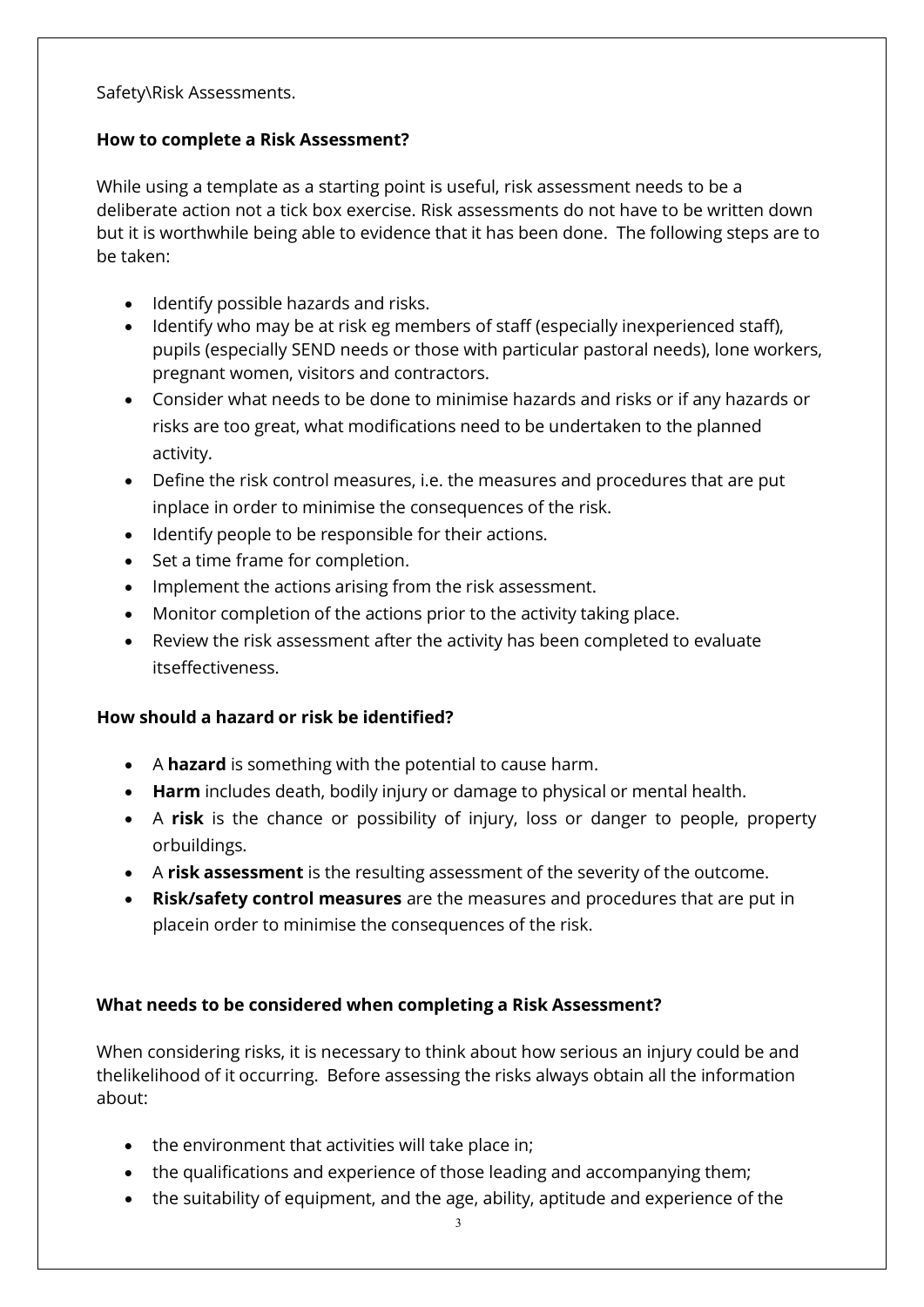pupilsand others participating.

 $\Box$ 

Having assessed the risks it is important to manage the identified risks in such a way as to dowhat is reasonably practicable to minimise their effect. Details of risk/safety control measures to be implemented are to be listed on the risk assessment. Where the residual riskis very high, then consideration must be given as to whether to avoid them in their entirety.

# **What is the degree of risk?**

| Severity                                                        | Catastrophic<br>(5)                                                                                                                                                | $5\overline{}$ | 10                                                                                                                    | 15                | 20              | 25              |  |
|-----------------------------------------------------------------|--------------------------------------------------------------------------------------------------------------------------------------------------------------------|----------------|-----------------------------------------------------------------------------------------------------------------------|-------------------|-----------------|-----------------|--|
|                                                                 | Major<br>(4)                                                                                                                                                       | $\overline{4}$ | 8                                                                                                                     | 12                | 16              | 20              |  |
|                                                                 | Serious<br>(3)                                                                                                                                                     | 3              | $6\overline{6}$                                                                                                       | 9                 | 12              | 15              |  |
|                                                                 | Significant<br>(2)                                                                                                                                                 | $\overline{2}$ | $\overline{4}$                                                                                                        | $6\overline{6}$   | 8               | 10              |  |
|                                                                 | Minor<br>(1)                                                                                                                                                       | 1              | $\overline{2}$                                                                                                        | 3                 | 4               | $\overline{5}$  |  |
|                                                                 |                                                                                                                                                                    | Remote<br>(1)  | Improbable<br>(2)                                                                                                     | Occasional<br>(3) | Probable<br>(4) | Frequent<br>(5) |  |
| Likelihood                                                      |                                                                                                                                                                    |                |                                                                                                                       |                   |                 |                 |  |
|                                                                 |                                                                                                                                                                    |                | Residual risk is low                                                                                                  |                   |                 |                 |  |
|                                                                 |                                                                                                                                                                    |                | Residual risk is medium and normal risk and safety control<br>measures should be in place                             |                   |                 |                 |  |
|                                                                 |                                                                                                                                                                    |                | Residual risk is high but with prudent risk and safety control<br>measures in place, the activity could be undertaken |                   |                 |                 |  |
|                                                                 | Residual risk is very high and even with prudent risk and<br>safety measures in place, there is an unacceptable level of risk<br>attached to the activity          |                |                                                                                                                       |                   |                 |                 |  |
|                                                                 | en is a Risk Assessment required?                                                                                                                                  |                |                                                                                                                       |                   |                 |                 |  |
|                                                                 | e School's Policies cover routine activities in School and broad generic risk assessments<br>ecompleted for typical hazards e.g. trips, slips and falls, security. |                |                                                                                                                       |                   |                 |                 |  |
|                                                                 | ecific risk assessments must be undertaken for certain subjects and areas of higher risk<br>chool on an annual basis. This will include but is not exclusively:    |                |                                                                                                                       |                   |                 |                 |  |
| $\bullet$<br>Asbestos<br>$\bullet$<br><b>COSHH</b><br>$\bullet$ | Art and Pottery                                                                                                                                                    |                |                                                                                                                       |                   |                 |                 |  |
|                                                                 | D&T (Design & Technology)                                                                                                                                          |                |                                                                                                                       |                   |                 |                 |  |

# Likelihood

| Residual risk is low                                             |
|------------------------------------------------------------------|
| Residual risk is medium and normal risk and safety control       |
| measures should be in place                                      |
| Residual risk is high but with prudent risk and safety control   |
| measures in place, the activity could be undertaken              |
| Residual risk is very high and even with prudent risk and        |
| safety measures in place, there is an unacceptable level of risk |
| attached to the activity                                         |

# **When is a Risk Assessment required?**

- Art and Pottery
- Asbestos
- COSHH
-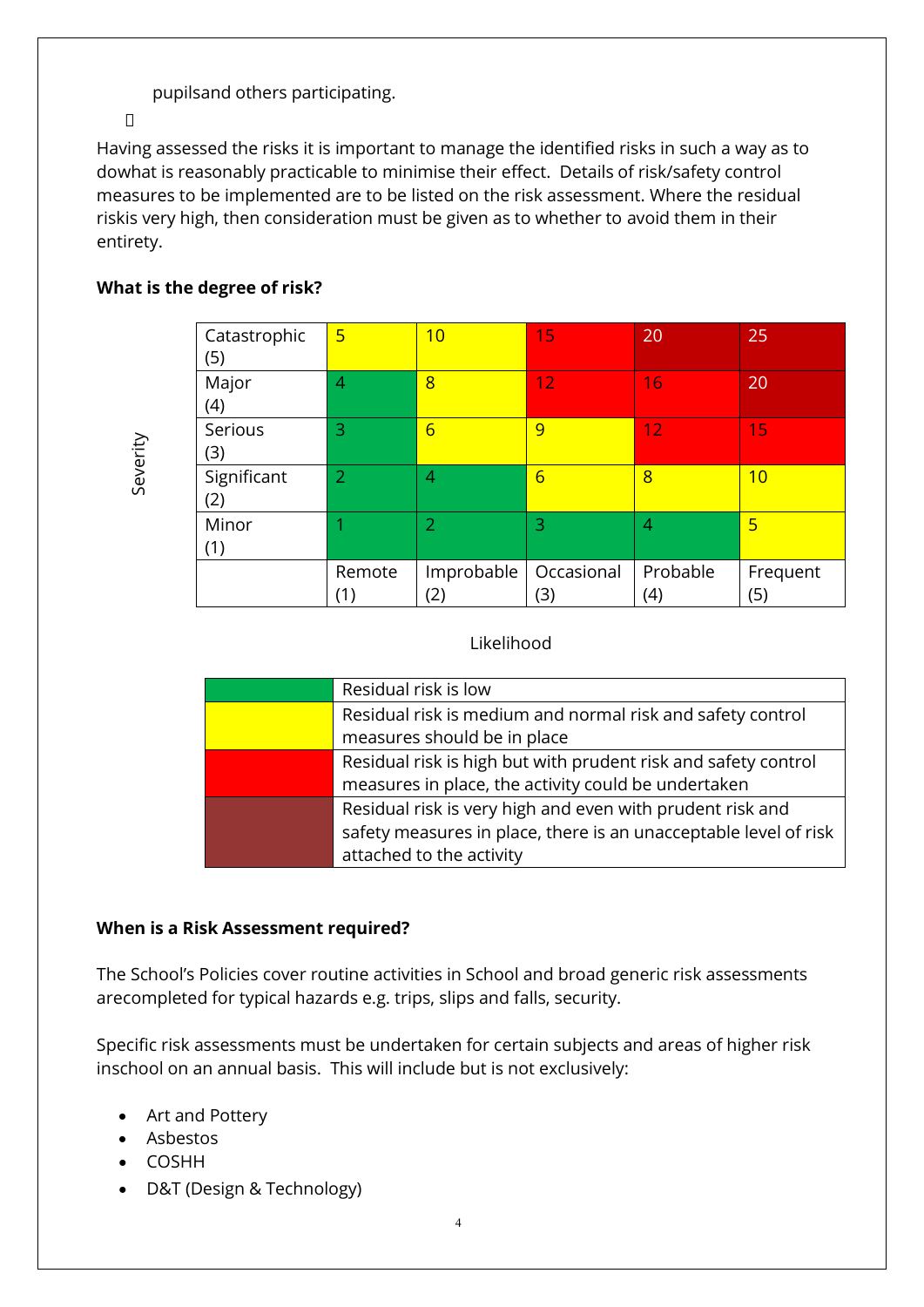- Drama
- EYFS incl Nursery
- Fire Safety
- First Aid
- Food Technology
- Forest School
- Grounds Maintenance
- Manual Handling
- PE & Games: Rugby, Football, Hockey, Lacrosse, Cross Country, Tennis, Cricket &Athletics
- Play Equipment
- Recruitment of staff where a DBS certificate has not been received
- Safeguarding
- Science
- Security and Lone Working
- Slips and Trips
- Sports Camps and holiday activities organised by the School
- Swimming including Galas
- Theatre
- Trips and Visits see *Trips and Visits Policy*
- Vehicle Movements
- Working at Height

The risk assessment must differentiate between activities for the Junior School and those forthe Senior School where this is appropriate and necessary. In some circumstances, separate risk assessments may be required.

Risk assessments must always be carried out prior to an activity taking place, and ongoing(Sometimes Called Continuing or Dynamic) risk assessments will take place as an activity isongoing and circumstances change.

# **Who should complete a Risk Assessment?**

Anyone can complete a risk assessment, and does so as they go about their daily life withouteven realising. The co-ordinator of a specific activity, or person responsible (usually Head of Department or Line Manager) for a physical area or duty will be responsible for completing the risk assessment. The Bursar, as the School's Safety Representative, the Estates Manager and School Nurse are available to consult with when completing a risk assessment. Please see Risk Assessment Tracker document - T:\Health & Safety\Risk Assessments.

Risk assessment training is available as part of general Health & Safety Training to staff eitheronline through EduCare, an external educational training service, or informally with the Bursar.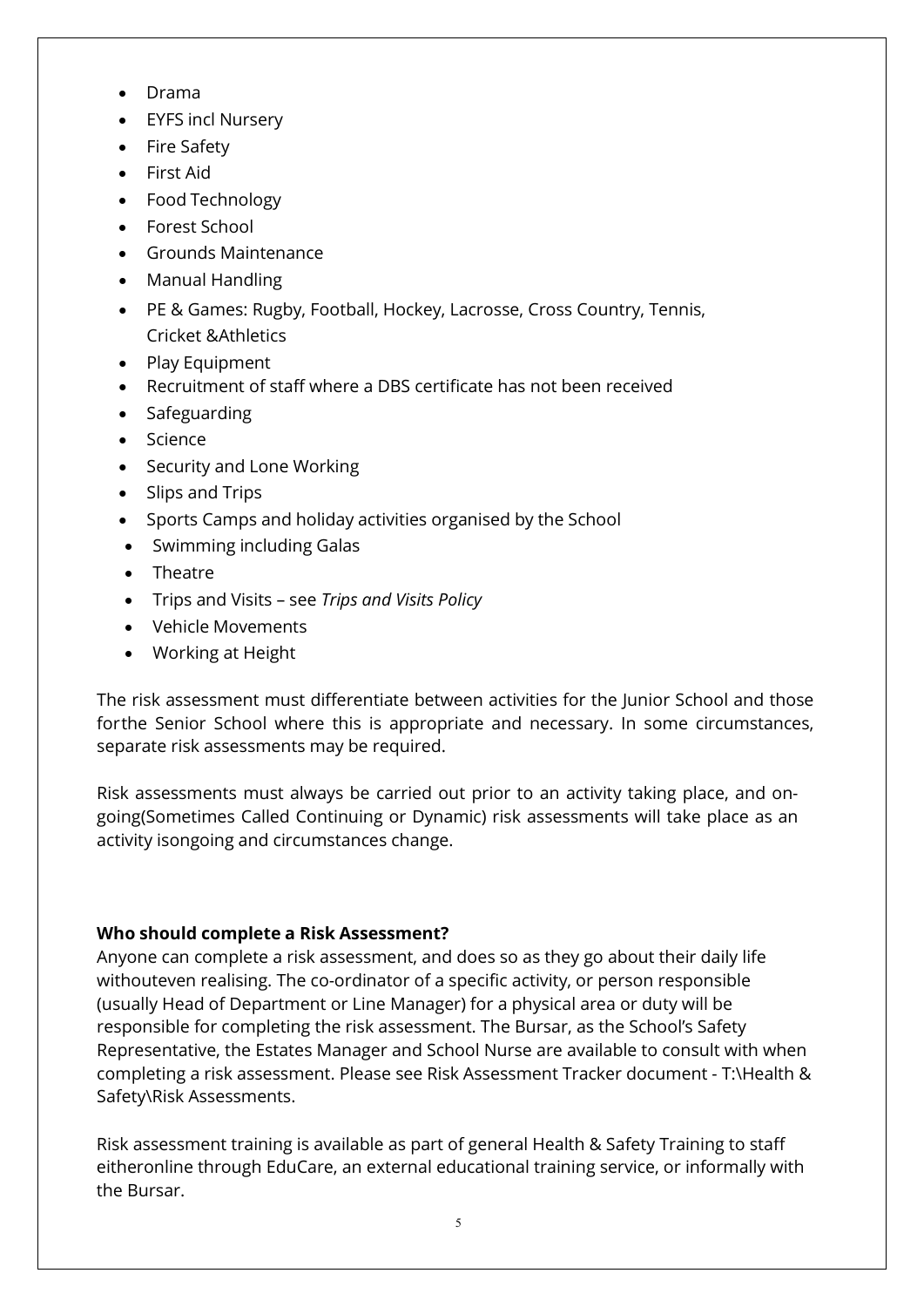# **Responsibilities**

The governing board is responsible for:

- The overall responsibility of risk management at the school.
- Overseeing the management of risk and health and safety to the Health and Safety Committee and Building and Estates Committee.
- Delegating strategic decisions for operational management of risk and health and safety to the Headmaster.
- Recording and reporting incidents involving:
	- Injuries and ill health of employees
	- Injuries involving pupils and other people not employed by the school
	- Dangerous occurrences

The Headmaster delegates responsibility to the Bursar for:

- Ensuring potential hazards are identified and risk assessments are carried out as appropriate.
- Ensuring day-to-day risks are managed effectively, including health and safety matters.
- Ensuring that any individual tasked to carry out a risk assessment is suitably trained to do so.
- Allocating resources in response to risk assessments and determining a course of action, if it has been identified that a risk cannot be suitably controlled so far as is reasonably practicable.
- Implementing frameworks for decision-making and corporate strategies, which consider risk assessment principles.
- Implementing appropriate mechanisms to communicate safe systems of work identified as part of the risk assessment process.
- Communicating elements of risk and health and safety management to the H&S Committee.
- Developing a Health and Safety Policy, that should be subject to reviews based on thorough risk assessment to reflect on and reduce occurrences of newly established risks.
- Recording any significant findings from risk assessments.

Staff members are responsible for:

- Taking reasonable care of their own safety, as well as that of pupils, visitors and other staff members.
- Being aware of any established risks and understanding the measures the school has put in place to manage these.
- Undertaking their work in accordance with training and instructions including the wearing of personal protective equipment (PPE) whererequired.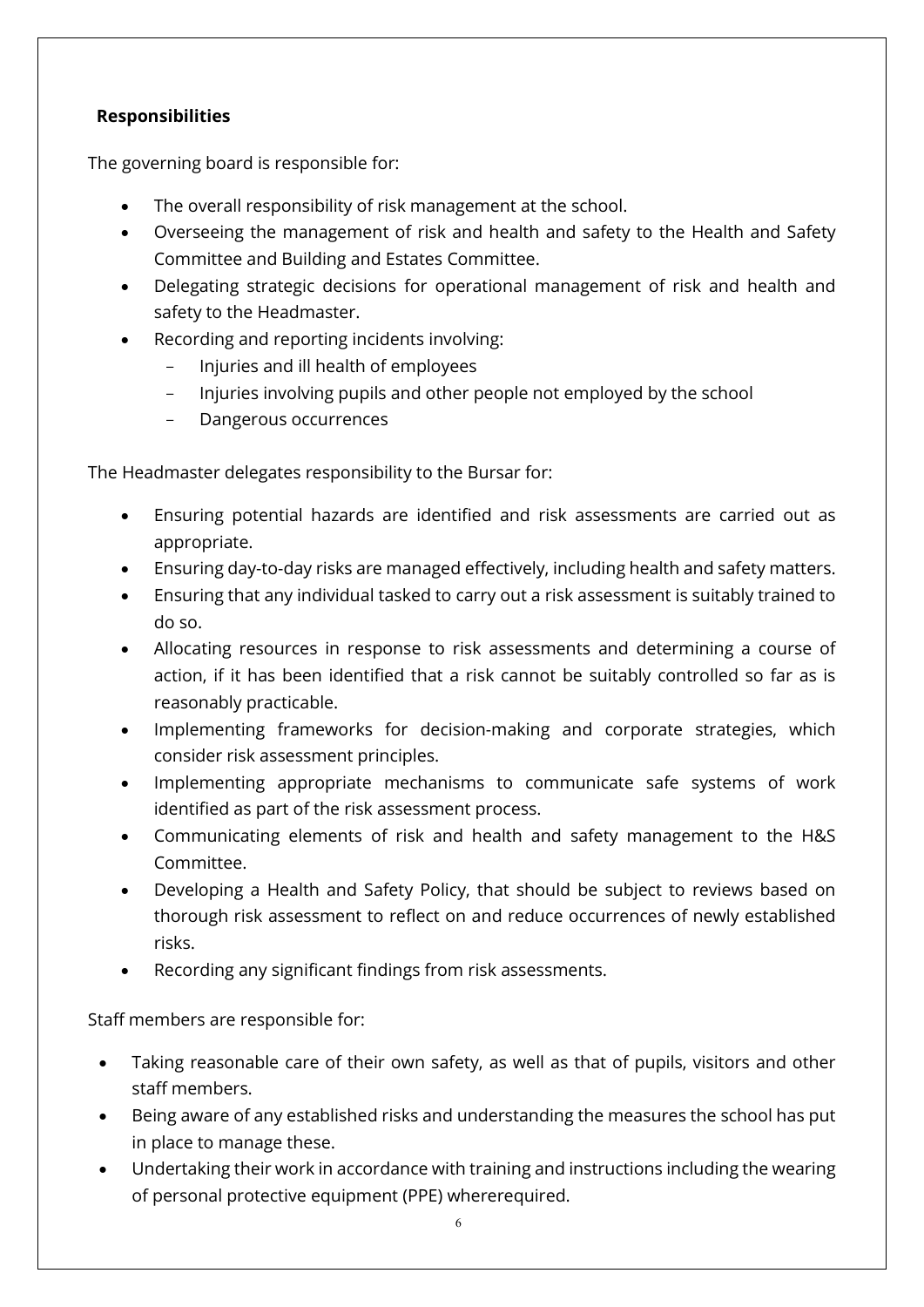- Cooperating with the school on health and safety matters.
- Carrying out assigned risk assessments effectively, ensuring all risks are identified as well as suitable control measures.
- Reporting any risks or defects to the Bursar in order to create new, or update, risk assessments.
- Participating in risk management training delivered by the school.

A teacher has a common law duty of care for young people under their supervision. The duty of care expected is that of a reasonable, prudent and careful parent applying his/her mind to the school situation. The duty is continuous and cannot be delegated to anyone else.

Staff are responsible for reporting any concerns, risks or defects through the on-line faults system for action and tracking by the Estates Manager, Maintenance Supervisor and Bursar.

Day-to-day responsibility for ensuring that risk assessments are carried out, records kept andreviewed rests with the Bursar, but Heads of Department are tasked with ensuring that their own departments follow endorsed school policies and procedures. Local management arrangements/guidelines are to be included in Departmental Handbooks or other local documentation such that another member of staff providing cover could understand fully how compliance is achieved within that Department.

The School has employed the services of Assurity Consulting to support Health & Safety provision in school. A Safe School Assessment was carried out in June 2021 and will be refreshed every 2-3 years. Ongoing support from Assurity Consulting includes reviewing sample risk assessments and a review of policies and procedures.

# **MONITORING AND EVALUATING EFFECTIVENESS**

The full risk assessment documentation is available T:\Health & Safety\Risk Assessments

Incident Reports are completed after any accident involving a member of staff, contractor or visitor, or a significant injury to a pupil or a 'near-miss incident. The report is reviewed by the respective Head of Department, a member of the SLT and the Bursar or Estates Manager to identify any lessons or necessary changes to policy, practice or risk assessment.

The Compliance and Governance Co-ordinator will be responsible for the administration of the risk assessment review process. Risk assessments should be reviewed and revised at regular intervals by a designated member of staff. All risk assessments should be signed off by the Estates Manager, member of the SLT or other competent member of staff as appropriate to the activity. Risk assessment is an on-going process. Risk assessments are notdefinitive and are therefore reviewed (and amended if necessary) on a regular basis in accordance with best practice. Risk assessments should also be reviewed when there has been an incident, accident or near miss; where the procedure for undertaking a task has changed; where the people at risk has changed significantly or where different equipment is being used. The risk assessments will help in determining such things as training requirements and/or the need to convey information to employees. As a minimum risk assessments will be reviewed every 3 years.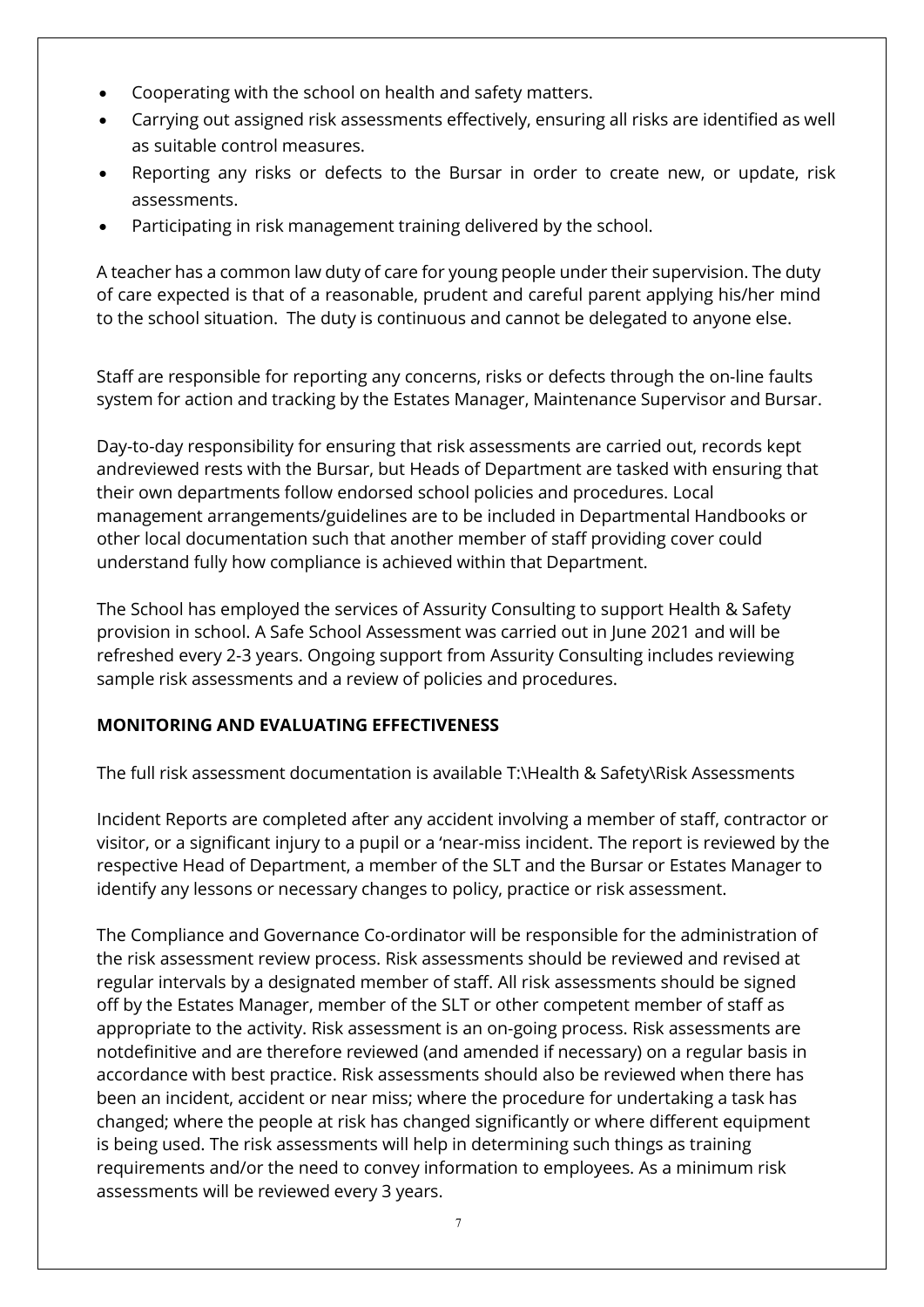# **AREAS OF RISK ASSESSMENT**

# **Activities**

- **Break-times**  At Crosfields the pupils are segregated into age groups at break-time toensure their safety and ensure adequate staff supervision. The Junior School and Senior School breaks are at different times. Nursery, Reception and Year 1&2 have designated play areas. Older pupils can choose to play on the ATP, field or playgrounds.
- **Extra-Curricular Activities**  Head of Activities Co-ordinators are responsible for completing risk assessments or checking the risk assessments of those delivering activities both on and off-site. Activities run during school holidays, e.g. Activities Weeks and Sports Academies, must have a risk assessment completed for each periodof activity in line with the Holiday Activities Policy.
- **Forest School**  A suite of risk assessments has been undertaken to cover plannedForest School activities.
- **PE & Games** –Risk assessments for sports are undertaken at the beginning of the season/term by the Director of Sport. Risk assessments are also undertaken by PE staff when going to away fixtures, with any concerns brought to the attention of theDirector of Sport.
- **Early Years Foundation Stage (EYFS)** –In accordance with requirements, the School'sown EYFS Risk Assessments are reviewed annually.

# **Asbestos**

Crosfields complies with the Control of Asbestos at Work Regulations 2012 and other relatedHealth & Safety at Work legislation with regard to asbestos. Asbestos is present externally in Goodrest, Newton Lodge, Nursery and Oakleaves and internally within the White Building. It is subject to an Asbestos Management Plan.

# **Car Parks and Vehicle Movements**

Vehicle movements are generally restricted to the car park areas of the school other than maintenance and grounds vehicles. Pre-Prep playgrounds are also used for parking at the startand close of the day. Children are not permitted to be in these areas without adult supervisionat these times. Safe walking zones are marked and barriers in place. When it is necessary to park vehicles on the school fields for large events and matches, it will be managed and supervised by members of the Estates team.

Deliveries are made to the Senior School Building where vehicles may use the turning circle to manoeuvre. Large vehicle movements must have a banksman in place especially if reversing. A risk assessment is in place and is regularly reviewed.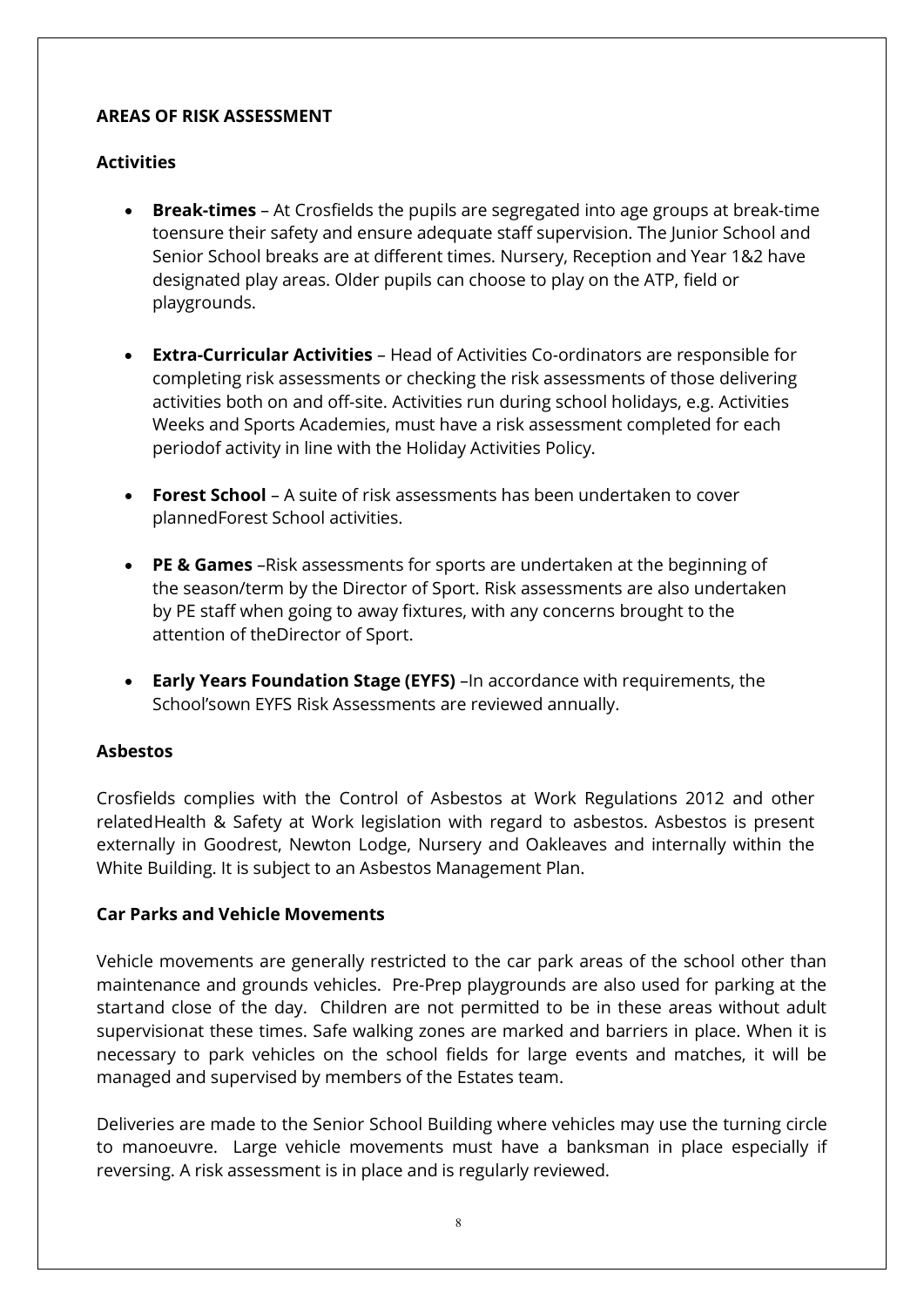## **Contractors**

Contractors are expected to have their own Health & Safety Policy, risk assessments and Method Statements, together with evidence of their current liability insurance, all of whichshould be shown to the Estates Manager prior to commencement of work.

Catering and IT support are operated under contract and their risk assessments arepresented to the school on an annual basis for review.

Approved contractors are also checked through the safeguarding procedures for unaccompanied access. Other contractors are not permitted open unaccompanied access during term time and a risk assessment should be carried out to ensure measures have beenput in place to prevent risks to staff and pupils.

All Contractors are required to be given a SAFESTART briefing prior to starting work on site.

# **Control of Substances Hazardous to Health (COSHH)**

The Control of Substances Hazardous to Health Regulations 2002 ("COSHH") require the school to have in place appropriate measures to ensure that the risks to the health and safetyof pupils / students (as well as staff) from exposure to hazardous substances are minimised. Hazardous substances can definitely be found in Science, Art, DT, Cleaning, Catering, Estates, Grounds and Swimming Pool but may also be held elsewhere on an occasional basis. Heads of Department must ensure that risk assessments are compiled for all hazardous substances and appropriate measures are put in place to prevent, reduce and /or adequately control exposure to these hazards.

#### **Covid**

A distinct risk assessment will be undertaken for school operations under Covid restrictions and published on the school website. This will be updated regularly on guidance from DfE and Government directives. The school will recognise that it unable to completely eliminate the risk of coronavirus, however, it will ensure the risk assessment thoroughly reflects the DfE's system of controls so that the risk is minimised as far as possible. All other risk assessments should reflect Covid secure measures where appropriate.

#### **Educational Visits**

Risk assessments are carried out for every stage of a school trip or educational visit, when pupils are deemed to be 'off-site'. Risk assessments are reviewed after each trip. For further information on this process, please see the *Educational Visits Policy*.

# **Equality Act 2010**

Crosfields School maintains SENDA accessibility plans. For further information, please see the*SEN Policy* and the *SENDA Accessibility Plan.* Where required a risk assessment is completed for any person with a disability which could cause them harm while working in or getting in/out ofbuildings and appropriate evacuation procedures written.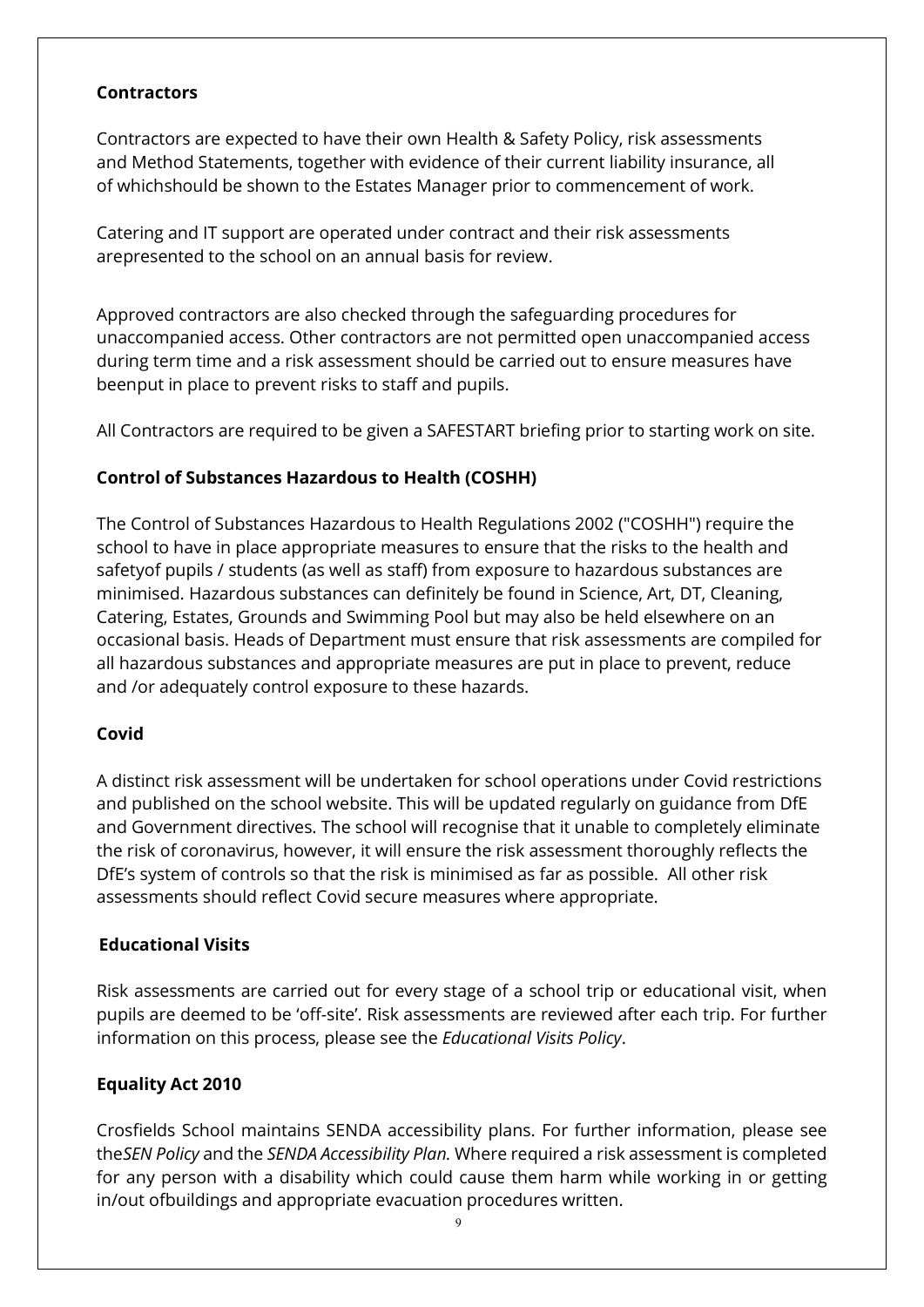### **Estates**

The Estates Manager conducts risk assessments for common estates activities including agricultural vehicles and driving, working at height, confined spaces, roofs and cleaning operations. He also arranges for specialists to carry out risk assessments for Legionella, Gas Safety, and Electrical Safety. Records of these risk assessments are retained by the Estates Manager.

## **Events**

Significant School events will require a bespoke risk assessment. This must be carried out by the coordinating member of staff prior to the event or activity, made available to all membersof staff participating and checked that appropriate safety control measures are put in place. Significant School events include activities that involve the whole school (or substantial parts of it) outside of the normal setting or involve activities that are not routine. Participation by pupils from other schools, a large number of parents or member of the public would constitute a significant school event. These events might be organised by the CPA. For example:

- Primary School events
- Sports Days
- School Productions and Concerts
- Market Place
- Leavers Programme
- Carol Service
- CPA Events

# **Fire Safety**

Crosfields School has a fire risk assessment carried out by a BFC audited company which is updated every 3 years and reviewed annually by the Estates Manager. Fire procedures and riskassessments are reviewed on each occasion that a building is altered, extended, rebuilt, when new buildings are constructed or when changes are made to the way the school operates. A copy of Crosfields School fire risk assessments are available from the Bursary.

# **First Aid**

In accordance with the Health & Safety Policy and the First Aid Regulations, Crosfields has produced a First Aid Policy which sets out the policies, procedures and arrangements which areused in the School. This includes ensuring that the School has adequate and appropriate equipment and facilities, and suitably qualified medical staff. In addition, the School has a generic First Aid Risk Assessment covering general related hazards.

# **Hirings**

The Enterprise Manager will review the risk assessments for external agencies hiring the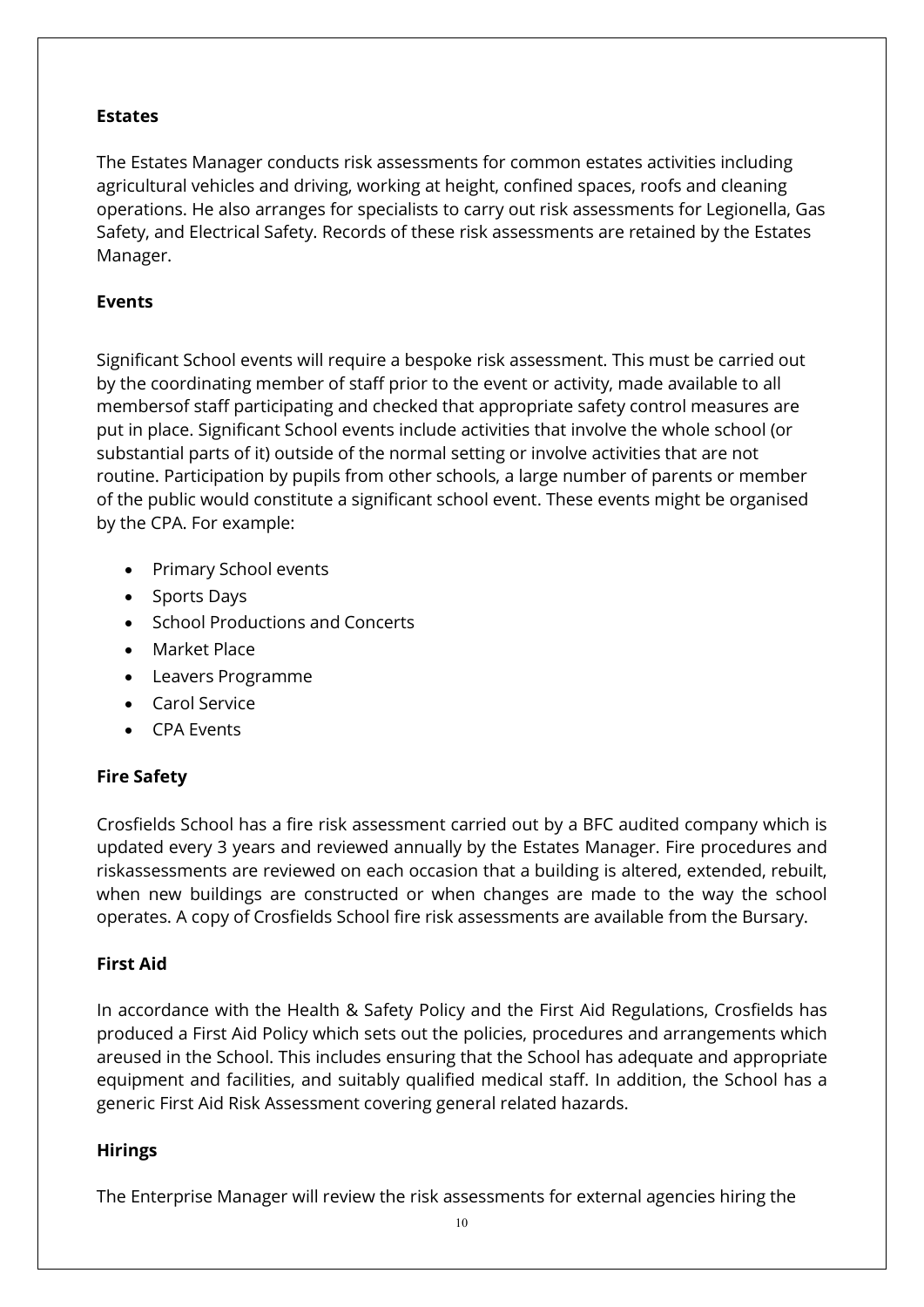School's facilities and make them aware of any pertinent issues from our own Risk Assessments. Where appropriate, their risk assessments will be reviewed prior to the first letting.

Hirers are only permitted to use the agreed facilities and car parks (normally at the southentrance) but not the school grounds in general.

# **New and expectant mothers**

Crosfields School aim to protect the health and safety of every expectant mother whilst they are working and once they return to work as a new mother, and endeavours to ensure that they are not exposed to uncontrolled risk. The school has a generic risk assessment to identify hazards in the workplace that could present a risk to any expectant mother or new mother. In addition, the school will carry out a specific risk assessment when notified of an expectant mother and review this when there is a change in circumstances of the pregnancy or a change in duties and on return to work. Specific risk assessments are confidential and will be kept in the staff member's personnel file. The risk assessments are carried out by the staff member's Line Manager under guidance from the HR Manager and Estate Manager.

# **Public Rights of Way**

Crosfields School is a private site and there are no public rights of way through the premises of the School. Residents of Crosfields Close have access via the main entrance and car park toCrosfields Close (private road) but they should not use any other area of the school at any other time.

# **Pupil welfare**

Where the Pastoral Team become aware of a pupil at risk of the following, a risk assessment should be undertaken by the Head of House involving appropriate members of staff

- A pupil with a tendency towards behavioural, social and emotional difficulties, e.g. a pupil with an autistic spectrum disorder, eating disorders, self-harming or other mental health issue
- A pupil who has been the victim of peer on peer abuse
- A pupil either returning to the school after a bereavement, long term illness, fixed-term exclusion or joining from another school other than at the usual entry time or after a permanent exclusion
- A pupil with either a tendency or historical tendency towards behavioural, social or emotional difficulties who is participating in any off-site educational visits

All risk assessments regarding pupils' welfare will take into account previous behaviour, and outline specific measures, including both punitive sanctions and pastoral support, to ensure the risk of behaviour being repeated is minimised and managed. Care will be taken to ensure that pupils with SEND are not excluded from school activities as a result of behavioural difficulties, unless it is sufficiently severe as to directly interfere with the education of other pupils.

Depending upon the age of the child, it may be appropriate to involve them in the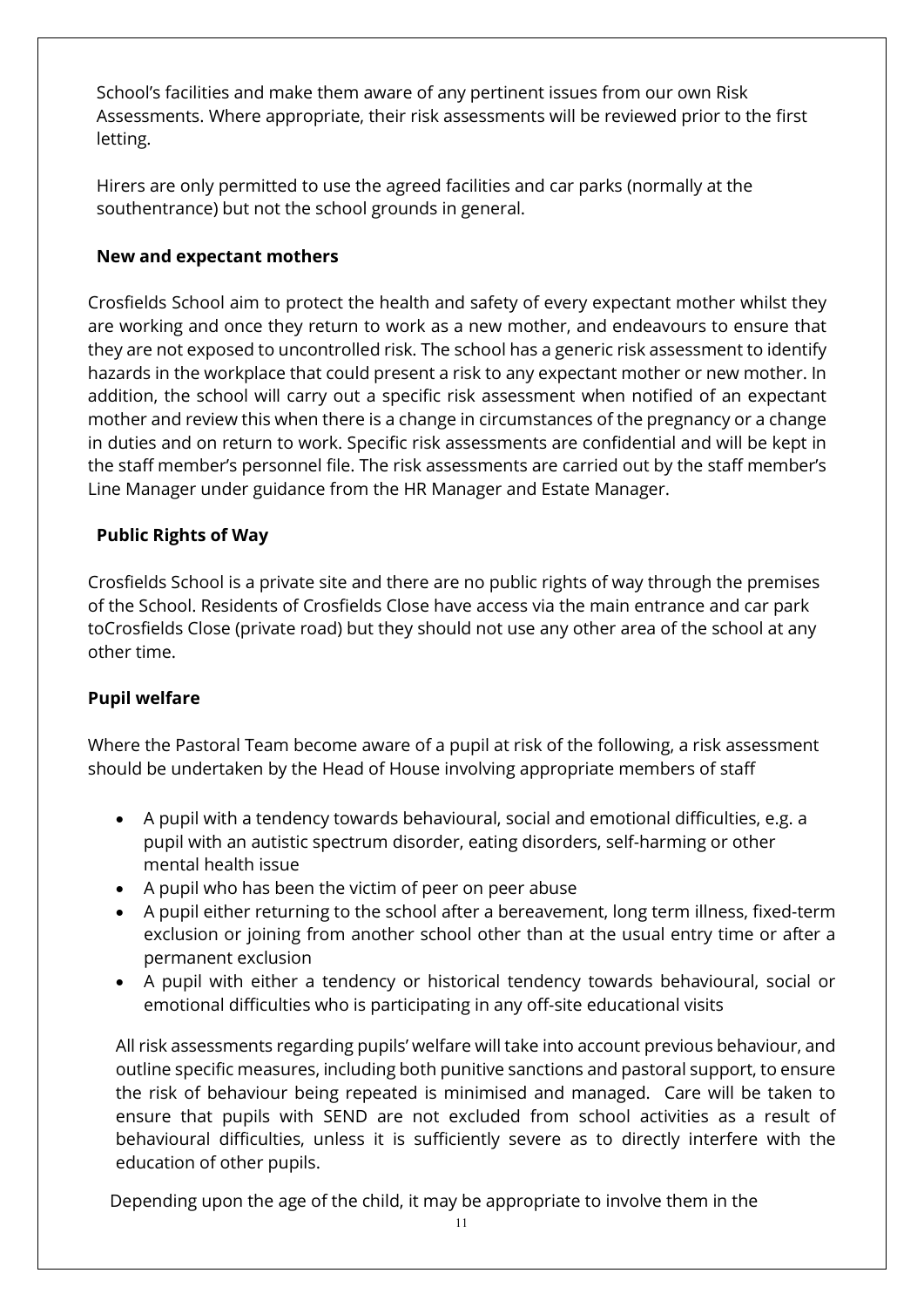preparation of the risk assessment.

#### **Safeguarding**

In accordance with 'Keeping children safe in education' (KCSIE), the school recognises its specific safeguarding duties with regards to risk assessments.

- **Allegations against staff** where an allegation is made against a member of staff, the Head is to carry out a risk assessment to determine what measures are required while the matter is being investigated.
- **Bullying**  Bullying, harassment, victimisation and discrimination are not tolerated at Crosfields. A variety of forums are in place in order to monitor pupil behaviour and incidents, including weekly pastoral meetings, School Council meetings and iSAMS all of which are forums for discussion on preventing and tackling bullying. In addition, staff receive training on safeguarding and awareness of the signs of bullying. See the School's *Anti-Bullying Policy* for further information. The Deputy Heads (Pastoral) are required to undertake a generic risk assessment and should be prepared to undertake an individual risk assessment for any pupil that is considered at risk of bullying.
- **Child Protection**  Crosfields School *Child Protection Policy* and training for all staffform the core of the school's child protection risk management. There are 3 Designated Safeguarding Lead (DSL) supported by 12 Deputy DSLs at Crosfields who oversee Child Protection for their area of the school. (two additional DDSLs will be trained in March 2022) The DSL is required to undertake an individual risk assessment for any pupil that is considered at risk. See the School's *Child Protection Policy* for further information.

#### • **Prevent**

All staff have undertaken online training on "The Prevent Duty". In addition,a "Prevent Duty – Visitor Form" is completed by coordinating staff members when individuals/groups are invited in to speak to the pupils so that we can ensure that our pupils are not at risk of being influenced and potentially drawn into terrorism.

The DSL is required to undertake a generic risk assessment to determine the appropriateness of any filters and monitoring systems needed to address the risk of pupils being drawn into terrorism.

 The DSL should be prepared to undertake an individual risk assessment for any pupil that is considered at risk of being influenced and potentially drawn into terrorism

#### **Sexual violence and sexual harassment**

Where there is an allegation of sexual violence or sexual harassment, the DSL will undertake a risk assessment to address the following: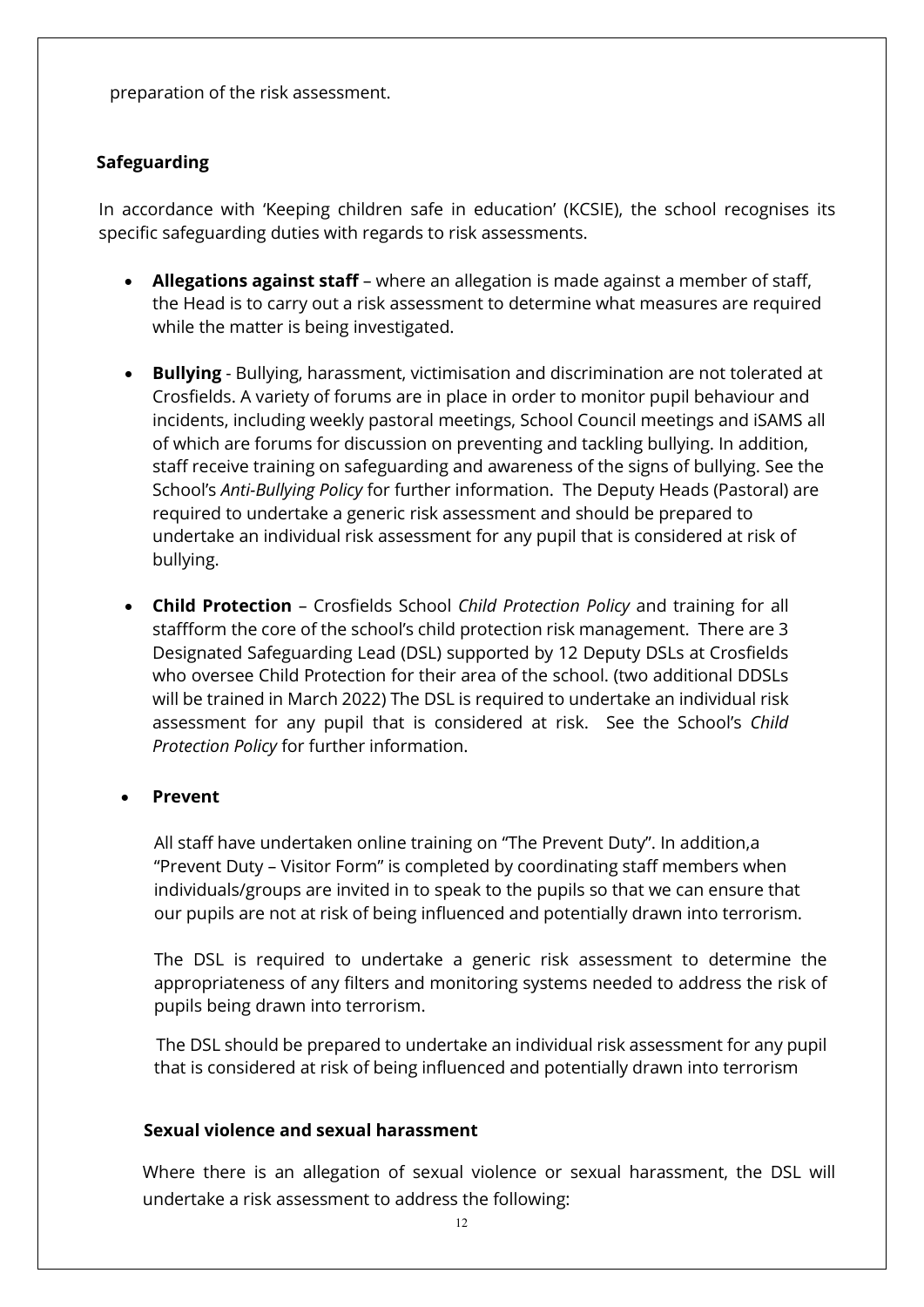- The victim particularly their protection and support
- The alleged perpetrator
- All other pupils (and adult students or staff if appropriate) at the school, especially any actions required to protect them.

Any risk assessments conducted by other professional authorities, e.g. social services, following an incident will be used by the DSL to inform the school's risk assessment. The school's risk assessment will not act as a replacement to risk assessments conducted by other professional authorities.

Where a pupil is convicted or receives a caution for a sexual offence, the DSL will update the relevant risk assessment to ensure relevant protections are in place for all pupils at the school and consider any suitable action in light of the school's Behavioural Policy. The DSL will engage with children's social care services and specialist services as required. In cases of reports of sexual violence, it is likely that professional risk assessments by social workers or sexual violence specialists will be required. Any such assessments will be used to inform the school's approach to supporting and protecting pupils and updating risk assessments.

The school will not wait for the outcome of investigations by children's social care services or the police before taking steps to protect the victim, alleged perpetrator and other pupils, as outlined within risk assessments.

# **Recruitment**

Crosfields complies with the Independent School Standards Regulations and Part 3 of KCSIE in carrying out safer recruitment procedures on all teaching and non-teaching staff at the School, including part-time and temporary staff, Governors, volunteers, contract staff and visiting staff such as musicians and sports coaches, who are all subject to the various levels of child protection screening before starting work.

The HR Manager will undertake a risk assessment when deciding whether to obtain an enhanced DBS certificate for any volunteer not engaging in regulated activity. These procedures will minimise the risk of the School employing, or knowingly allowing on site, any individual who is barred fromworking with children either directly or by association, disqualified from teaching at or managing an educational setting, or prevent an individual who may pose a risk from coming into contact with our pupils.

When conducting pre-appointment checks on staff who have lived or worked outside the UK, the school will consider conducting a risk assessment to inform the decision-making process, where necessary, e.g. where the school cannot obtain all suitable evidence as is detailed in the school's Child Protection and Safeguarding Policy.

Where the DBS certificate has not been received but all other checks are completed satisfactorily, a risk assessment is to be carried out by the Line Manager and HR Manager. This must be signed off by the Head, or Bursar in the Head's absence, and